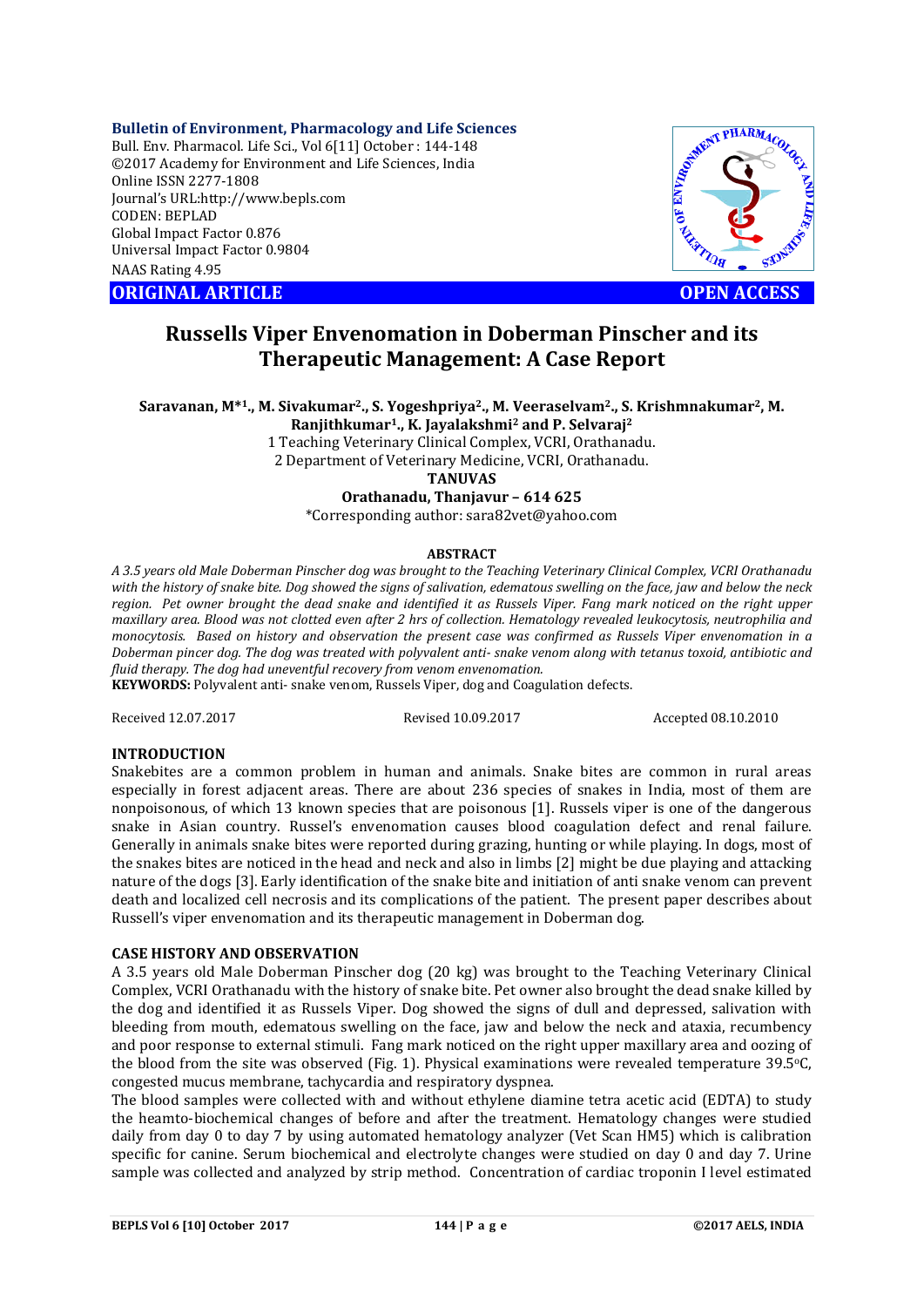on day of snake bite. ECG and thoracic radiography were taken for cardiac and thoracic evaluation. Samples were collected from fang mark site for culture examination. A 5 ml of fresh venous blood was collected and kept undisturbed in a test tube. The collected blood did not clot even after 2 hrs of collection, which was a good indicator of coagulation disturbance due to viper snake bite. Based on history, snake identification and blood coagulation defect, the present case was confirmed as Russels Viper envenomation in a Doberman pincer dog.

Hemato-biochemical and electrolyte alteration due to Russells Viper envenomation in Doberman is presented in Table. 1 & 2. Hematology revealed severe leukocytosis, neutrophilia, monocytosis and erythrocytosis and urine analysis showed hemoglobin (3+). Serum biochemical and electrolyte assay reveled prolonged prothrombin time, elevated ALP, sodium, potassium and calcium were noticed. All the hemato- biochemical parameters become normal on day 7. Thoracic radiography revealed plural effusion. ECG showed ventricular tachycardia. Snake bite wound culture revealed *Pseudomonas sp*.

The successful treatment and management for envenomation was depends on the proper identification of the snake and how fast initiating treatment with anti-snake venom. In the present case the dog was treated with 10 ml of polyvalent anti- snake venom in 500ml of Dextrose 5% slow IV for two days under regular monitoring. The animal also treated with Tetanus toxoid  $\omega$  0.5 ml IM. Amoxicillin Potassium Clavunate @ 12.5 mg/kg IV and Metronidazole @ 25 mg/kg to prevent secondary infection. Supportive fluid therapy, antihistamines (Chlorpheniramine maleate @ 0.5mg/kg IM), diuretics (Frusemide@ 2-4 mg/kg IV), ascorbic acid and Vitamin K were also administered. The snake bite wound was cleaned with antiseptic solutions and dressed with povidone iodine ointment.

Clinical improvement was noticed next day onwards and blood clotting time reduced to 7 minutes and it became within the reference level on  $3rd$  day. There were marked reduction in the facial swelling, animal become alert followed by normal pasture and gait. The dog was uneventful recovery from venom envenomation (Fig 2).

### **DISCUSSIONS**

Snake bites usually occur in pets during hunting or playing. Commonly snake bites are noticed on head, neck, body and extremities especially at muzzle and legs [4]. Snake venom is a mixture of toxins and its constituents varies with snake varieties. The snake venoms are either neurotoxic or hemotoxic in nature. The viper's venom is highly hemotoxic nature because, and it contains proteases, hemorrhagins (metaloproteinases), amino acid esterases, phospholipase-A2, phospholipase-B and neurotoxins [5]. The presence of hemorrhagins in the venom leads to endothelial cell damage, increases vascular permeability, coagulation defect and extravasation of fluid into inflamed tissues. Phospholipase-A2 is considered to be the chief component in the most of the snake venoms. Because it possess both pro-coagulant and anticoagulant activities as reflected by inhibition of the protrombinase, inhibition and activation of platelet aggregation, and activation of Factor V and plasminogen [5]. Wolff [6] opined that the bleeding from the bite wound is due to the snake venom interference with haemostatic system.

Viper venom is potent haemotoxic in nature that cause cardio pulmonary dysfunction, blood coagulation defects, local tissue swelling, oedema, necrosis and gangrene formation [7].

Clinical signs such as dullness, frothy salivation and ataxia in the present case are attributed to the enzymatic and non-enzymatic compounds present in the snake venom [8]. In the present case blood clotting time is more than 2hrs is suggestive of second dose of anti-venoms and after that clotting time become normal within the shortest time. Reid and Theakston [9] suggested that blood coagulation could be assessed by simple whole blood clotting test and it should be repeated daily for 3 days to ensure the coagulation status.

Segev *et al.* [10] observed that leukocytosis, neutrophilia, monocytosis and increased prothrombin time in Viper envenomation of dogs is due to acute inflammation, which is correlated with present case. Hemoconcentration is the common findings followed by viper snake envenomation; this might be splenic concentration and fluid loss due to third space due to haemorrhagins [11]. Segev et al. [10] observed his study most of the viper bite dogs showed elevated AST, ALT and ALP level, but in the present study only elevation of ALP was reported and also increased concentration of sodium, potassium and calcium level were recorded, and this might be of electrolyte alteration due to envenomation. Pathogens like *Pseudomonas aeruginosa* have been isolated from the mouth of rattlesnakes [12]*.* In the present study also we found similar findings. The concentration of cardiac troponin I (cTnI) in healthy dog is 0.02 ng/ml [13]. Segev et al. [10] reported that cardiac injury in viper envenomed dog was reflected by increased serum cardiac troponin T and I as biomarkers of myocardial damage. In the present study increased serum cardiac troponins I (0.08 ng/ml) concentration and ventricular tachyarrhythmia in ECG also supported myocardial injury due to envenomation.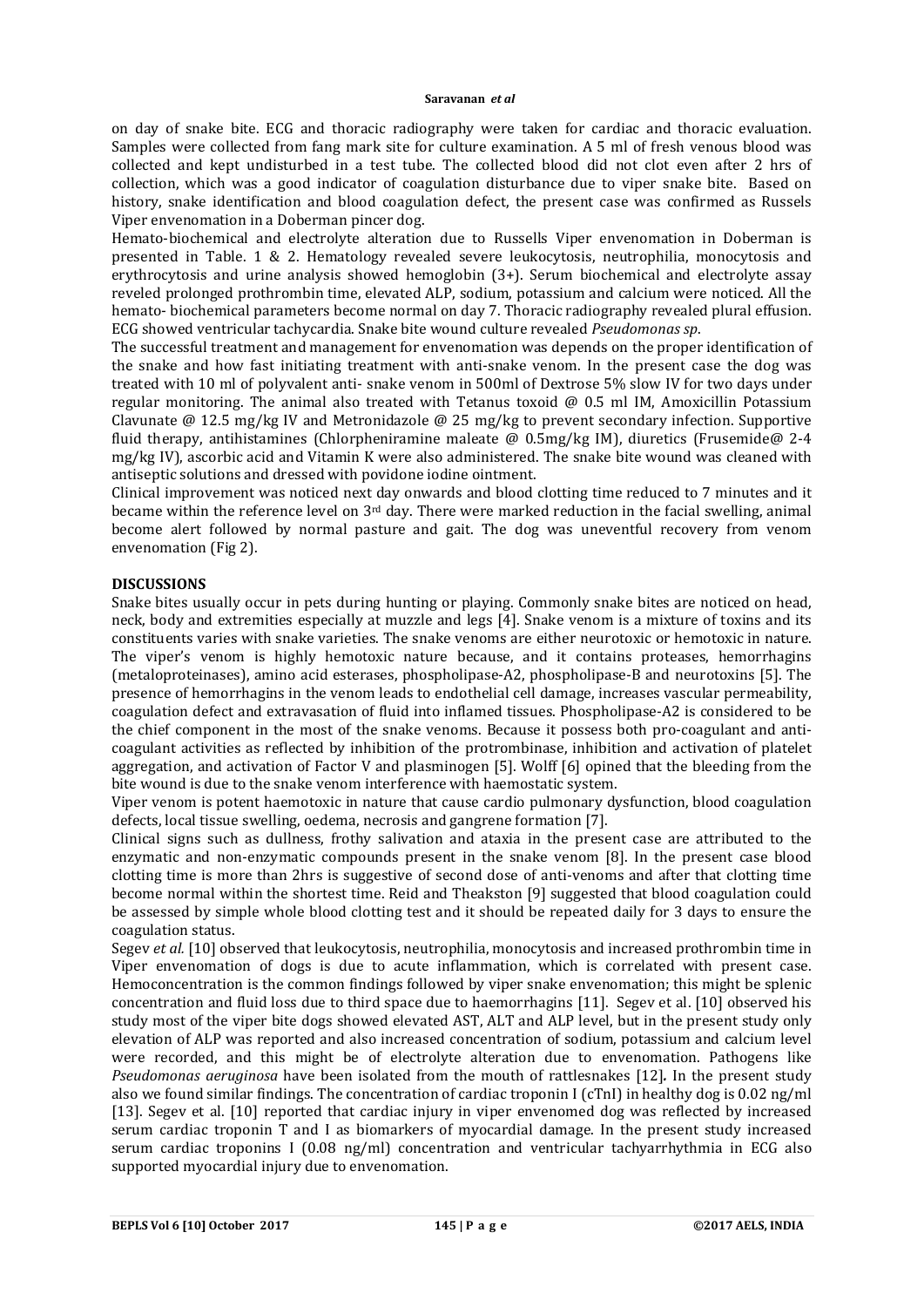#### **Saravanan** *et al*

Administration of anti-venom remains the only specific therapy for snake envenomation [14]. Anti-venom binds and neutralizes the venom and prevents further damage, but it cannot reverse the damage if already happened. Time of administration of anti-venom following snakebite is always influences the survivability of the patient [15]. Hence, the early identification of the type and nature of the snake bite is very much essential for the successful therapeutic management of the snake envenomation.

| <b>Parameters</b>             | <b>Reference</b><br>range | Pre-<br>treatment                                               | <b>Post treatment</b>                                                                                                |                        |                |                     |                        |                        |                        |
|-------------------------------|---------------------------|-----------------------------------------------------------------|----------------------------------------------------------------------------------------------------------------------|------------------------|----------------|---------------------|------------------------|------------------------|------------------------|
|                               |                           | 0 day                                                           | 1 <sup>st</sup><br>day                                                                                               | 2 <sub>nd</sub><br>day | 3rd<br>day     | 4 <sup>th</sup> day | 5 <sup>th</sup><br>day | 6 <sup>th</sup><br>day | 7 <sup>th</sup><br>day |
| Hemoglobin<br>$(gm\% )$       | 12.4-19.1                 | 18                                                              | 14.9                                                                                                                 | 13.9                   | 13.2           | 12.2                | 10.8                   | 11.23                  | 12.3                   |
| <b>PCV</b> (%)                | 35-55                     | 56.49                                                           | 41                                                                                                                   | 37                     | 34             | 33.7                | 27.0                   | 29.9                   | 38                     |
| RBC (10 <sup>6</sup> /µL)     | 5.22-8.06                 | 8.92                                                            | 6.44                                                                                                                 | 5.82                   | 5.42           | 5.31                | 4.07                   | 4.71                   | 5.80                   |
| WBC (10 <sup>3</sup> /µL)     | 5.4-15.3                  | 28.74                                                           | 30.88                                                                                                                | 27.07                  | 25.67          | 25.11               | 24.8                   | 26.15                  | 20.04                  |
| MCV(f)                        | 62.7-72                   | 63                                                              | 63                                                                                                                   | 63                     | 63             | 64                  | 64                     | 64                     | 64                     |
| MCH (pg)                      | 22.2-25.4                 | 20.2                                                            | 23.2                                                                                                                 | 23.9                   | 23.2           | 23.0                | 23.3                   | 23.1                   | 21.2                   |
| MCHC (g/dl)                   | 34-36.6                   | 31.9                                                            | 37.0                                                                                                                 | 37.9                   | 36.7           | 36.2                | 36.4                   | 36.7                   | 32.9                   |
| Platelets<br>$(10^{3}/\mu L)$ | 160-525                   | 126                                                             | 48                                                                                                                   | 54                     | 62             | 164                 | 214                    | 317                    | 402                    |
| Neutrophils (%)               | 51-80                     | 84                                                              | 90                                                                                                                   | 83                     | 77             | 78                  | 73                     | 75                     | 69                     |
| Lymphocytes<br>(%)            | 8-38                      | 9                                                               | 10                                                                                                                   | 11                     | 17             | 14                  | 15                     | 15                     | 19                     |
| Monocytes (%)                 | $1-9$                     | 7                                                               | $\Omega$                                                                                                             | $\overline{4}$         | $\overline{2}$ | $\overline{2}$      | 5                      | 3                      | 2                      |
| Eosinophils (%)               | $0 - 9$                   | $\mathbf{1}$                                                    | $\Omega$                                                                                                             | 2                      | $\overline{4}$ | 5                   | 6                      | 6                      | 8                      |
| Basophils (%)                 | $0 - 1$                   | $\Omega$                                                        | $\Omega$                                                                                                             | $\Omega$               | $\Omega$       | $\mathbf{1}$        | $\mathbf{1}$           | $\mathbf{1}$           | 2                      |
| Interpretations               |                           | Leukocytosis<br>Neutrophilia<br>Monocytosis &<br>Erythrocytosis | Leukocytosis<br>Leukocytosis,<br>$\mathcal{R}$<br>Neutrophilia &<br>Leukocytosis<br>Neutrophilia<br>Thrombocytopenia |                        |                |                     |                        |                        |                        |
| Clotting time<br>(min)        | $3 - 5$                   | >120                                                            | 7                                                                                                                    | 4                      | 3              | 3                   |                        |                        |                        |

#### **Table 1: Hematological alteration due to Russells Viper envenomation**

# **Table 2: Biochemical and electrolyte alteration due to Russells Viper envenomation**

| <b>Parameters</b>          | Reference range | <b>Post treatment</b>        |       |  |
|----------------------------|-----------------|------------------------------|-------|--|
|                            |                 | 7 <sup>th</sup> day<br>day 0 |       |  |
| Creatinine (mg/dl)         | $0.6 - 1.4$     | 1.1                          | 0.48  |  |
| BUN (mg/dl)                | $7 - 26$        | 36                           | 28    |  |
| $SGOT$ (U/L)               | $13 - 15$       | 34                           | 55    |  |
| $SGPT$ (U/L)               | 4-91            | 41                           | 47    |  |
| ALP (IU/L)                 | $3 - 60$        | 168                          | 140   |  |
| Total Protein (gm/dl)      | 5.8-7.9         | 6.1                          | 7.54  |  |
| Prothrombin test (Sec)     | $5-8$           | 18                           | 5.    |  |
| Potassium (mmol/L)         | $3.8 - 5.1$     | 9.4                          | 4.08  |  |
| Sodium (mmol/L)            | 146-156         | 168.8                        | 141.2 |  |
| Chloride (mmol/L)          | 109-122         | 108                          | 100.2 |  |
| Calcium (mg/dl)            | $9.6 - 11.6$    | 16.2                         | 17.1  |  |
| pΗ                         | 7.31-7.53       | 7.38                         | 7.36  |  |
| Cardiac Troponin I (ng/ml) | 0.02            | 0.08                         |       |  |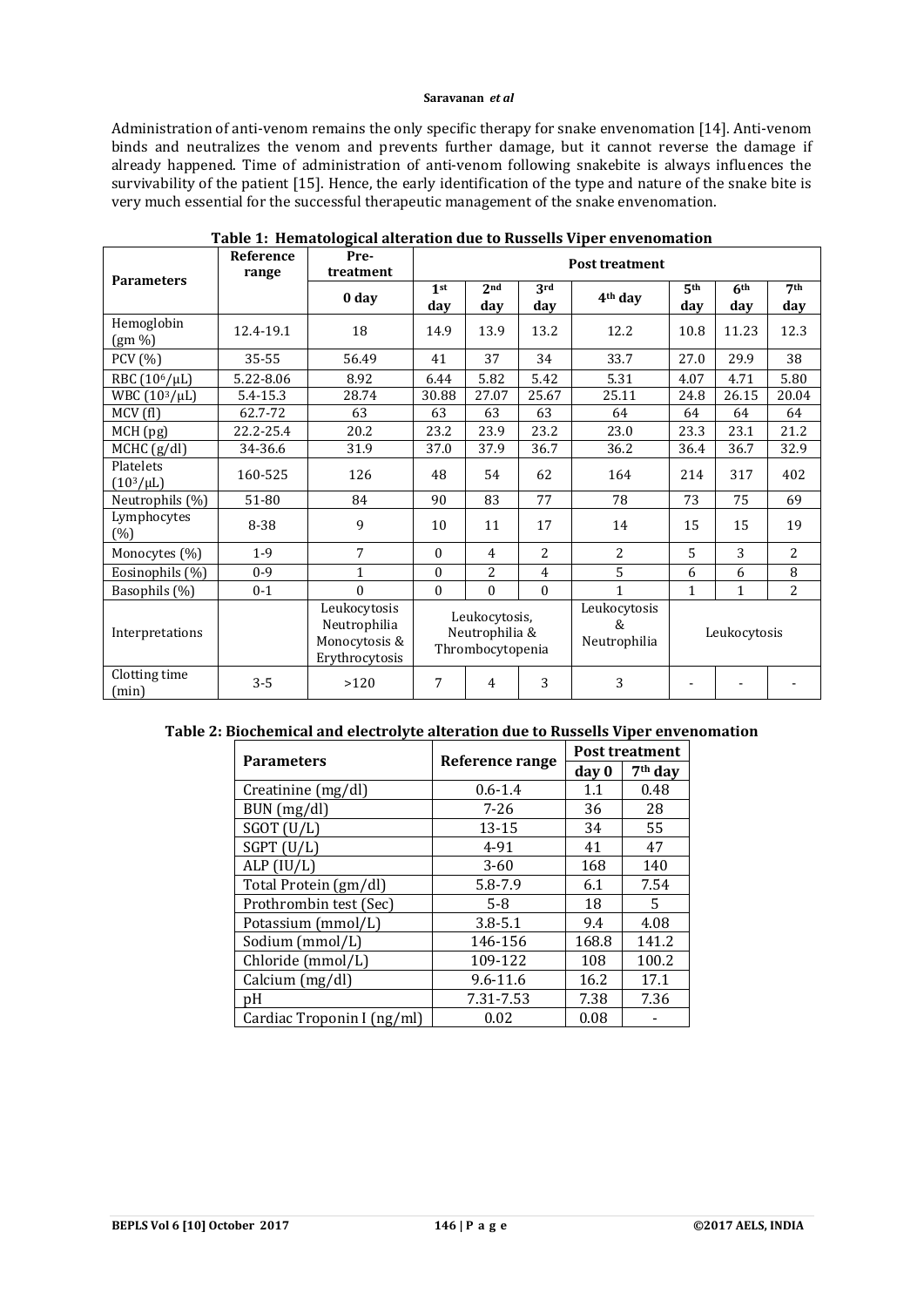**Saravanan** *et al*



**Figure 1. Dog - Day 0- Facial swelling, Fang Marks – Before treatment**



Figure 2. Dog - Day 7 - After Treatment

#### **ACKNOWLEDGEMENT**

The Authors are grateful to The Director of Clinics TANUVAS Chennai and Professor and Head TVCC VCRI, Orathanadu to provide all the facilities for carrying out this study.

#### **REFERENCES**

- 1. Warrell, D.A. (1999). The clinical management of snake bites in the Southeast Asian region. Southeast Asian. J. Trop. Med. Public Health., 30(Suppl 1):1-67.
- 2. Aroch, I. & Harrus, S. (1999). Retrospective study of the epidemiological, clinical, haematological and biochemical findings in 109 dogs poisoned by Vipera xanthina palestinae. Vet. Rec., 144(19): 532-535.
- 3. Leisewitz, A.L., Blaylock, R.S., Kettner, F., Goodhead, A., Goddard, A. & Schoeman, J. P. (2004). The diagnosis and management of snakebite in dogs-a southern African perspective: review article. J. S. Afr. Vet. Assoc., 75(1): 7-13.
- 4. Hussain, M., Cyrus, J. & Basavanagowda, M. T. (2011). Successful Management of Viper Envenomation in a Labrador dog. Intas Polivet, 12(2): 212-213.
- 5. Shiloah, J., Klibansky, C., De Vries, A. & Berger, A. (1973). Phospholipase B activity of a purified phospholipase A from Vipera palestinae venom. J. Lipid. Res., 14(3): 267-278.
- 6. Wolff, F.A.D. (2006). Natural toxins. Clarke's analysis of drugs and poison. Pharmaceutical press, London, Electronic Version.
- 7. Garg, S.K. (2002). In Zootoxins. Veterinary Toxicology. CBS publishers and Distributers 1st Edn New Delhi.
- 8. Klaassen, C.D. (2008). Properties and Toxicities of animal Venoms. In: Toxicology 7th Edn, McGraw-Hill, New Delhi pp. 1093-1098.
- 9. Reid, H.A. & Theakston, R.D.G. (1983). The management of snake bite. Bull. WHO. 61: 885-95.
- 10. Segev, G., Ohad, D.G., Shipov, A., Kass, P.H. & Aroch, I. (2008). Cardiac arrhythmias and serum cardiac troponins in Vipera palaestinae envenomation in dogs. J. Vet. Intern. Med., 22(1):106-113.